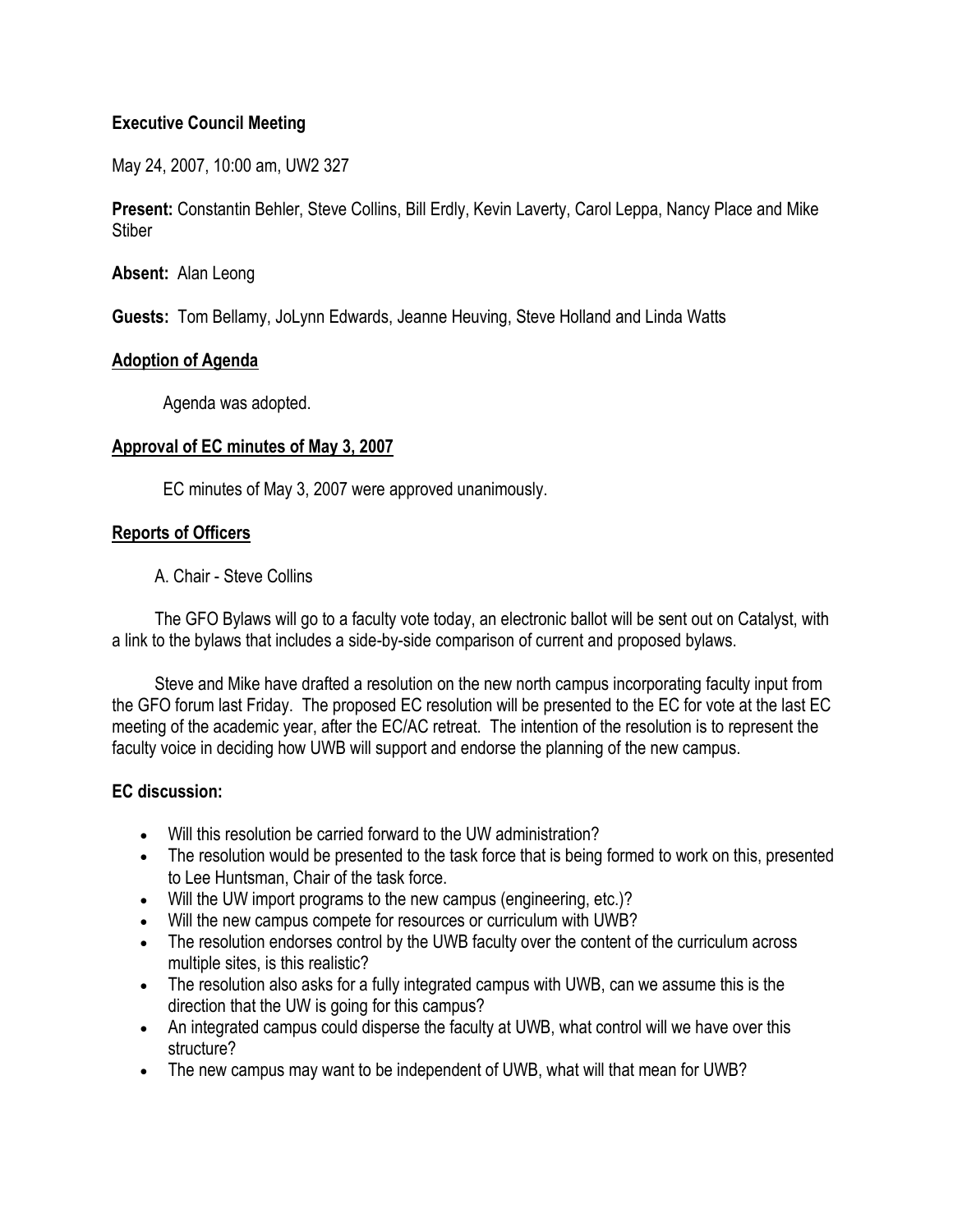A UW administration of the campus would give the UW faculty authority over curriculum and academic development rather than the UWB faculty.

The EC recommended some amendments to the proposed resolution (underlined):

WHEREAS the Faculty of UWB is committed to providing access and *new innovative programs* to higher education for all qualified students in the region, and

- (1) Is committed to working with the UWB administration and other stakeholders in developing a fully integrated campus that meets needs for a UWB education throughout the Eastside and the SIS region.
- (3) Endorses control by the Faculty of UWB over the content of the curriculum and the organization of its delivery across multiple sites implied by the UW Handbook.
	- B. Vice-Chair Mike Stiber

 Mike and Steve will make recommendations to Chancellor Chan on faculty to serve on the new campus task force and working group and also for the Interim VCAA search committee and the permanent VCAA search committee.

## **Reports of Committees**

- A. Curriculum Committee no report
- B. Faculty Affairs no report
- C. Instructional and Research Support Committee no report
- D. Strategic Planning and Budget no report
- E. Student Relations enrollment summary will be provided the end of Spring Quarter.

## **Reports from Programs**

Education - pending approval by the Professional Educator Standards Board UW Bothell Education Program will offer a Reading Endorsement and Secondary Certification Program.

CSS - the Master of Science in Computing and Software Systems degree program approved by the UW will be offered at UWB in the future, it will allow students to transition from the BS and BA degree programs into the Masters program in CSS, anticipated start date is Autumn 2008.

IAS - The MACS program is developing admission criteria, anticipated start date is Autumn 2008.

## **New Business**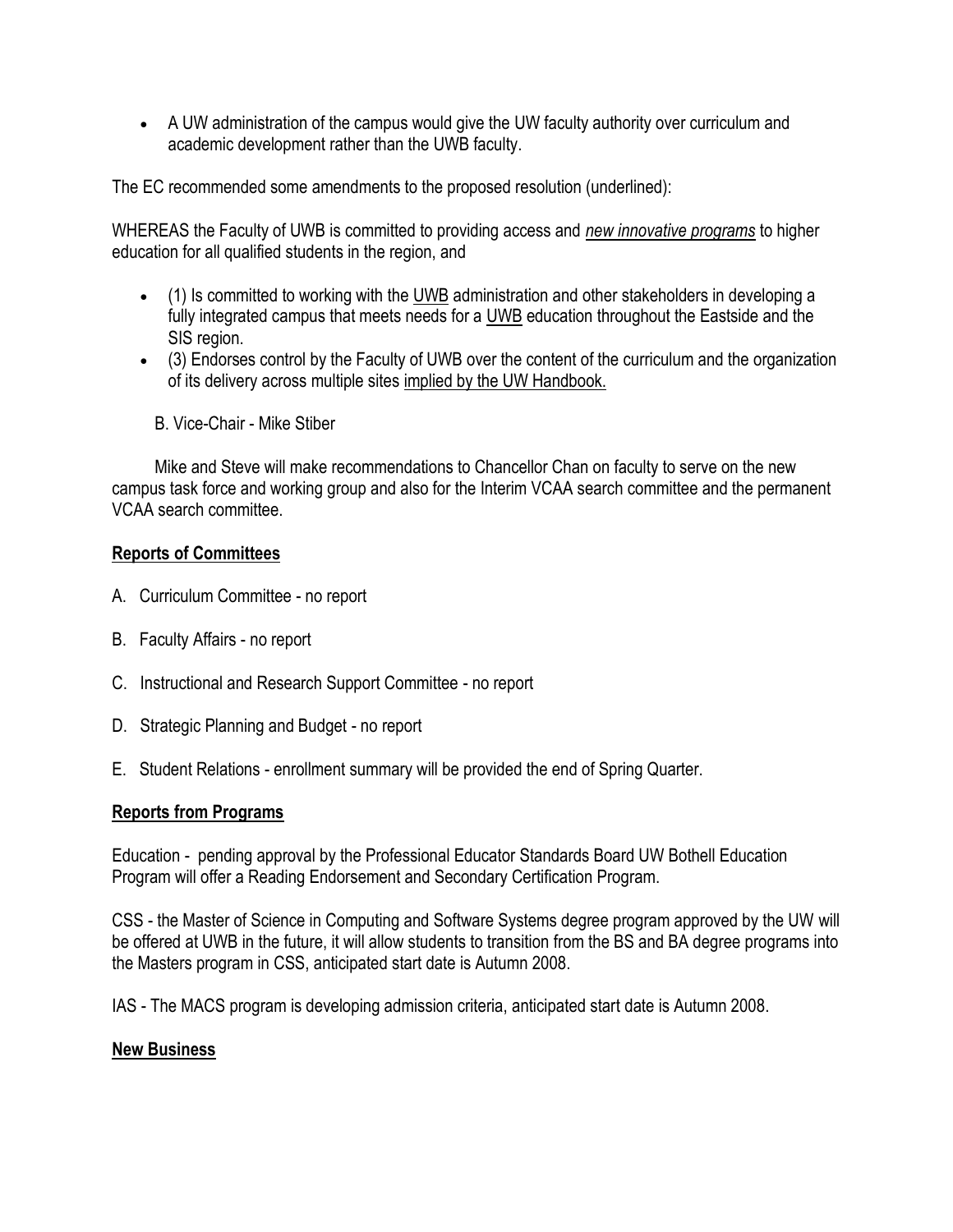A. Report from Student Relations Committee on freshman admissions and proposal for future modifications.

Carol Leppa informed the EC that she and Pete Nye will provide the EC with a report on the status of freshman admissions by the end of Spring Quarter. There are 147 confirmed admits at this time and it looks as if we will reach our target of 175 enrollments. SAT scores are up from last year at a score of 1050, with a grade point average of 3.26, which stayed consistent with last year's GPA. Carol and Pete are also working on collecting data on the success rates of last year's freshman class.

## B. MFA in Creative Writing

JoLynn Edwards, IAS Director and Jeanne Heuving opened the EC discussion on the MFA in Creative Writing and presented the EC with the new literary and arts publication "Clamor". Jeanne stated that this program is distinguished from other MFA programs in Washington State through its uniquely defined emphasis on creative writing and cultural poetics. While all other MFA programs in creative writing in Washington State are organized through genres (e.g. poetry, fiction, non-fiction), this program stresses inquiry into how written forms are changing within the larger society. The UWB MFA is distinguished by its hybrid delivery system: requiring residency in its first year program and introducing non-residency option in its second year.

## **EC discussion:**

- What are the specific things in this program that will integrate with other UWB programs?
- The first year core curriculum is oriented toward the media of the message, this could integrate with CSS, these programs attract students from all walks of life.
- There are many potential career opportunities for graduates with an MFA degree, many external organizations are seeking people with creative writing skills.
- There are many applications for this degree, it will promote interdisciplinarity at UWB with Nursing, Business and more.
- There is growing interest in the arts, IAS is responding to that with a cluster of programs.
- The MFA could generate publicity for UWB with the writer-in-residence, bringing famous writers to the campus.
- Will this program overlap with the UW Communications program?
- The UW Communications program is oriented more toward technical writing that this one, we are more creative.
- We have UWB faculty that could offer workshops, Linda Watts or Gray Kochhar-Lindgren.
- The EC requests a finalized budget, cost per FTE on the program.
- Can UWB fund this program?
- There are two parts to approval of programs academic approval and funding approval.

# **Motion:**

 The EC moves to support the MFA Notice of Intent. Steve called the motion, Kevin seconded, the motion carried unanimously.

C. Clarification of requirements for entry into a major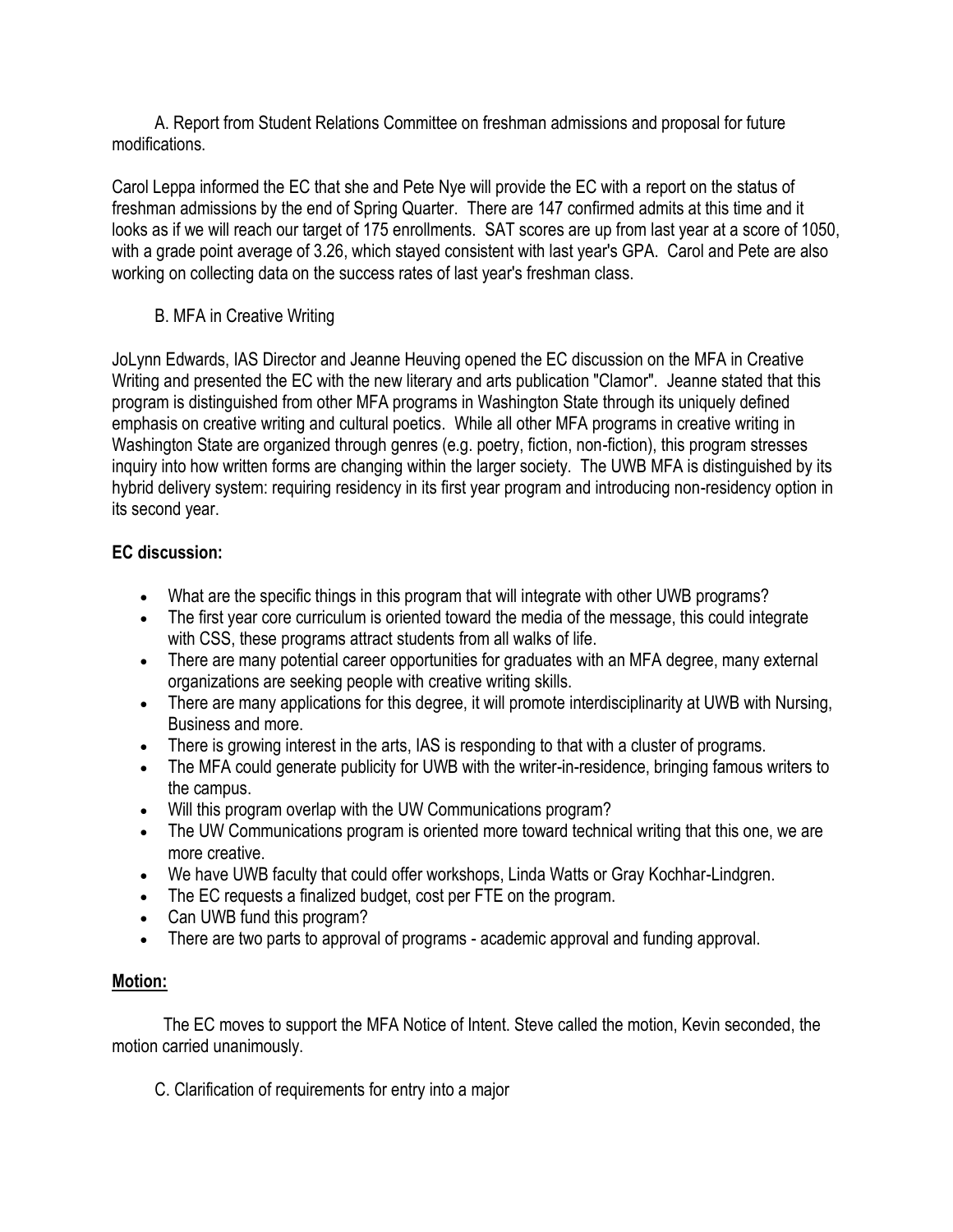The EC reviewed the EC motion of November 1, 2005 which outlines the framework for the lower division curriculum:

- The Discovery Core will consist of 20 total credits, the distribution of which will be 10 credits in Autumn Quarter, 5 credits in Winter Quarter and 2-credits/3-credits in Spring Quarter.
- Included in the core is a 2-credit portfolio reflection and evaluation course taken after completion of 15 credits of core courses and prior to entry into the major, along with a 3-credit University Studies Interest Group course.
- The core will be designed so that students can receive credit for courses in at least two of the three areas of knowledge (VLPA, I&S, NW) in the UW distribution requirements.

There is need for clarification with programs on setting criteria for admission to a major, the EC motion has been used to determine pre-major status, but programs set their own criteria for students entering into their majors.

**Action item:** Mike and Steve will meet with Gray and clarify the criteria set by the EC.

 D. Report from Curriculum Committee on criteria for designating W" courses - carried over to next meeting.

- E. Faculty participation in upcoming searches and planning carried to next meeting.
- F. June EC meeting scheduling Barb will schedule with members via email.
- G. Accounting option in Business program

Steve Holland, Business Director reviewed the Business program's proposal for an accounting option with the EC and answered any questions that the EC might have at this time. Some procedural questions were raised regarding the internal policy for reviewing degrees, options or concentrations at UWB.

# **EC discussion:**

- What level of approval is needed by the EC for options or concentrations?
- Is the proposal sufficiently developed for the tri-campus curriculum review?
- Although the EC may approve an option, a full review would be necessary if the option is then developed into a degree program.
- Strategic campus-wide planning is necessary to make informed decisions on where the university's funding should be going.
- Will Accounting leverage across programs?
- The Accounting program will fulfill Business program requirements.
- Tom distributed a discussion draft of academic and student affairs budget request to allow the EC to get a preliminary look at the academic budget which details some of the resource allocation for programs.
- The draft budget will be discussed further at the AC/EC Retreat next week.
- The EC will move the decision on the Accounting Program to the next EC meeting.